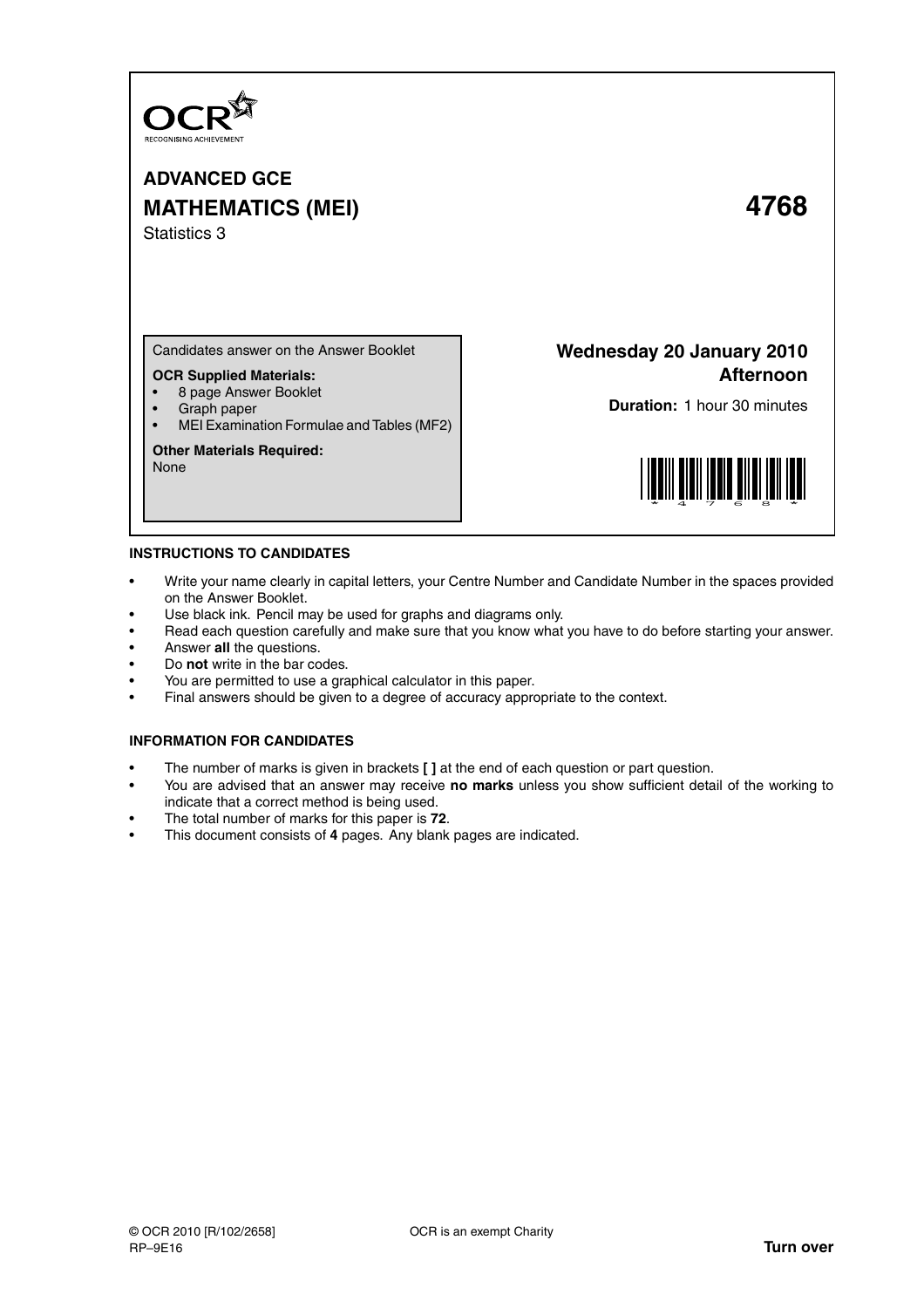**1** Coastal wildlife wardens are monitoring populations of herring gulls. Herring gulls usually lay 3 eggs per nest and the wardens wish to model the number of eggs per nest that hatch. They assume that the situation can be modelled by the binomial distribution  $B(3, p)$  where p is the probability that an egg hatches. A random sample of 80 nests each containing 3 eggs has been observed with the following results.

| Number of eggs hatched |  |  |
|------------------------|--|--|
| Number of nests        |  |  |

- (i) Initially it is assumed that the value of *p* is  $\frac{1}{2}$ . Test at the 5% level of significance whether it is reasonable to suppose that the model applies with  $p = \frac{1}{2}$ . **[10]**
- **(ii)** The model is refined by estimating *p* from the data. Find the mean of the observed data and hence an estimate of *p*.  $[2]$
- (iii) Using the estimated value of *p*, the value of the test statistic  $X^2$  turns out to be 2.3857. Is it reasonable to suppose, at the 5% level of significance, that this refined model applies? **[3]**
- **(iv)** Discuss the reasons for the different outcomes of the tests in parts **(i)** and **(iii)**. **[2]**
- **2 (a)** A continuous random variable, *X*, has probability density function

$$
f(x) = \begin{cases} \frac{1}{72}(8x - x^2) & 2 \le x \le 8, \\ 0 & \text{otherwise.} \end{cases}
$$

- **(i)** Find  $F(x)$ , the cumulative distribution function of *X*. **[3]**
- **(ii)** Sketch  $F(x)$ . **[3]**
- (iii) The median of *X* is *m*. Show that *m* satisfies the equation  $m^3 12m^2 + 148 = 0$ . Verify that  $m \approx 4.42.$  [3]
- **(b)** The random variable in part **(a)** is thought to model the weights, in kilograms, of lambs at birth. The birth weights, in kilograms, of a random sample of 12 lambs, given in ascending order, are as follows.

3.16 3.62 3.80 3.90 4.02 4.72 5.14 6.36 6.50 6.58 6.68 6.78

Test at the 5% level of significance whether a median of 4.42 is consistent with these data. **[10]**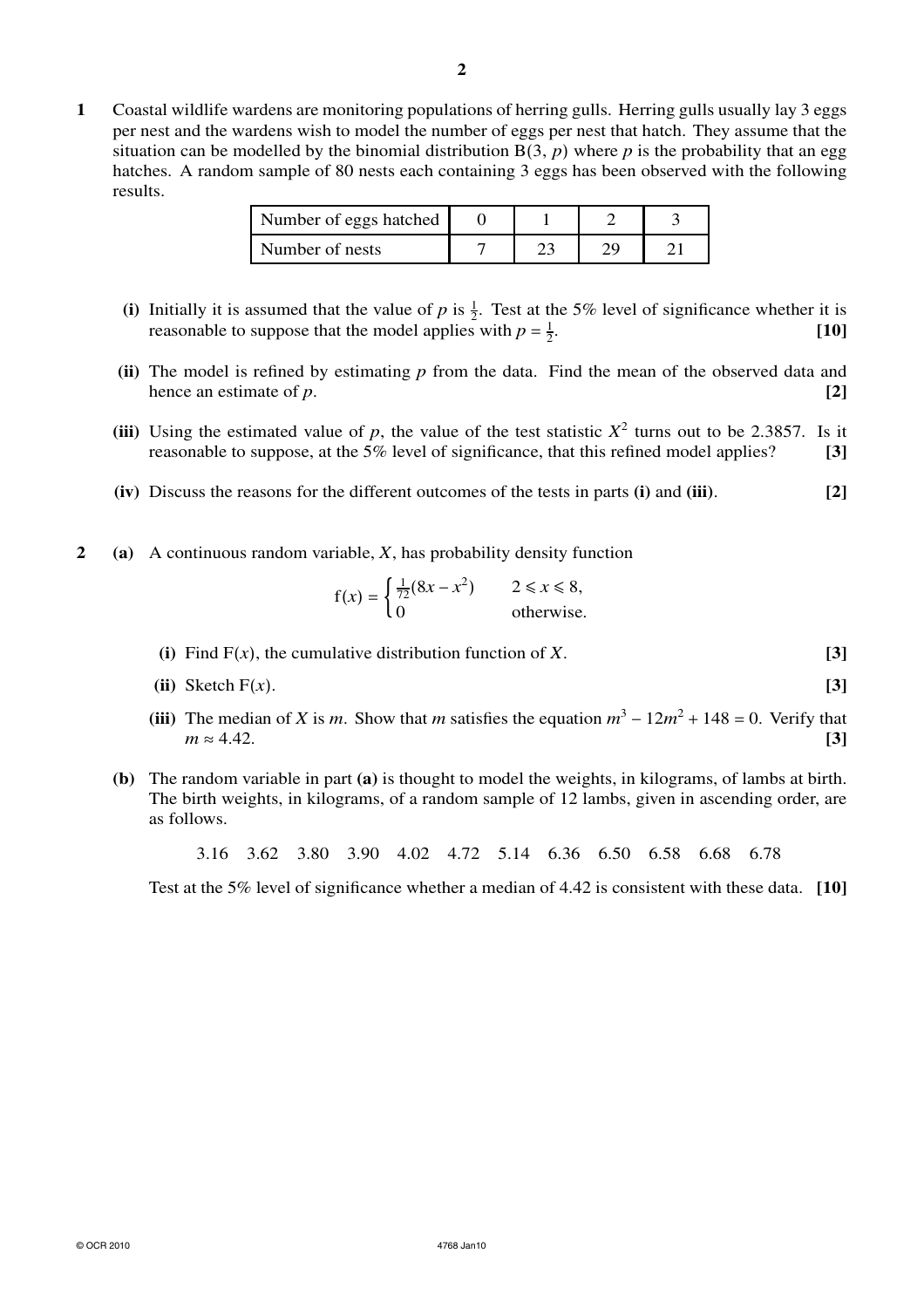**3** Cholesterol is a lipid (fat) which is manufactured by the liver from the fatty foods that we eat. It plays a vital part in allowing the body to function normally. However, when high levels of cholesterol are present in the blood there is a risk of arterial disease. Among the factors believed to assist with achieving and maintaining low cholesterol levels are weight loss and exercise.

A doctor wishes to test the effectiveness of exercise in lowering cholesterol levels. For a random sample of 12 of her patients, she measures their cholesterol levels before and after they have followed a programme of exercise. The measurements obtained are as follows.

| Patient                                            | A | B |  |  | Н |                                                                                                                                             |     |
|----------------------------------------------------|---|---|--|--|---|---------------------------------------------------------------------------------------------------------------------------------------------|-----|
| Before 5.7 5.7 4.0 6.8 7.4 5.5 6.7 6.4 7.2 7.2 7.1 |   |   |  |  |   |                                                                                                                                             | 4.4 |
| After                                              |   |   |  |  |   | $\vert$ 5.8 $\vert$ 4.0 $\vert$ 5.2 $\vert$ 5.7 $\vert$ 6.0 $\vert$ 5.0 $\vert$ 5.8 $\vert$ 4.2 $\vert$ 7.3 $\vert$ 5.2 $\vert$ 6.4 $\vert$ | 4.1 |

- **(i)** A *t* test is to be used in order to see if, on average, the exercise programme seems to be effective in lowering cholesterol levels. State the distributional assumption necessary for the test, and carry out the test using a 1% significance level. **[11]**
- **(ii)** A second random sample of 12 patients gives a 95% confidence interval of (−0.5380, 1.4046) for the true mean reduction (before − after) in cholesterol level. Find the mean and standard deviation for this sample. How might the doctor interpret this interval in relation to the exercise programme? **[7]**
- **4** The weights of a particular variety (A) of tomato are known to be Normally distributed with mean 80 grams and standard deviation 11 grams.
	- **(i)** Find the probability that a randomly chosen tomato of variety A weighs less than 90 grams. **[3]**

The weights of another variety (B) of tomato are known to be Normally distributed with mean 70 grams. These tomatoes are packed in sixes using packaging that weighs 15 grams.

- **(ii)** The probability that a randomly chosen pack of 6 tomatoes of variety B, including packaging, weighs less than 450 grams is 0.8463. Show that the standard deviation of the weight of single tomatoes of variety B is 6 grams, to the nearest gram. **[5]**
- **(iii)** Tomatoes of variety A are packed in fives using packaging that weighs 25 grams. Find the probability that the total weight of a randomly chosen pack of variety A is greater than the total weight of a randomly chosen pack of variety B. **[5] [5]**
- **(iv)** A new variety (C) of tomato is introduced. The weights, *c* grams, of a random sample of 60 of these tomatoes are measured giving the following results.

$$
\Sigma c = 3126.0
$$
  $\Sigma c^2 = 164223.96$ 

Find a 95% confidence interval for the true mean weight of these tomatoes. **[5]**